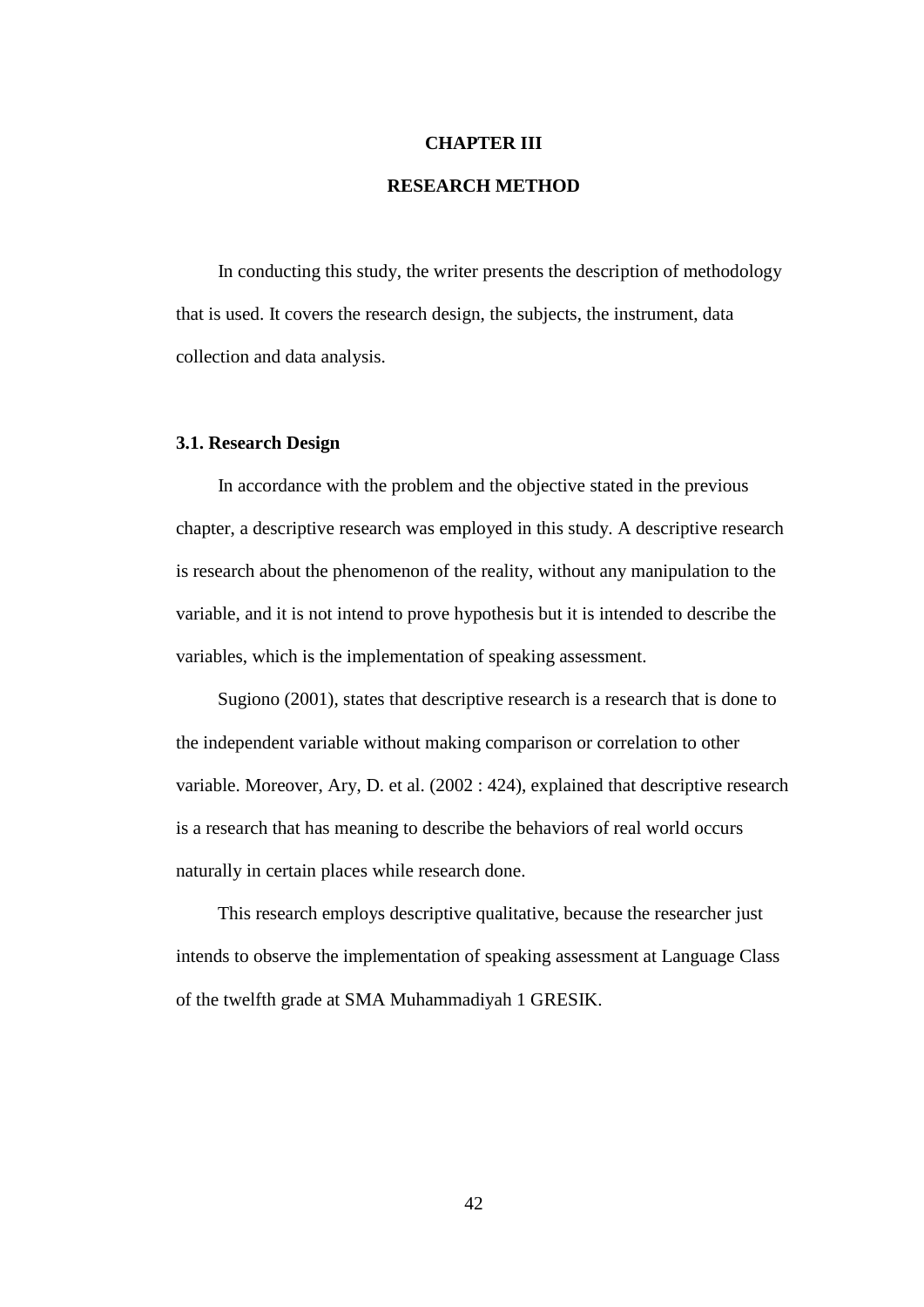#### **3.2. Subject**

The subjects of this study were the English teacher who implemented the speaking assessment and the students of the twelfth grade of language class at SMA Muhammadiyah 1 GRESIK.

### **3.3. The Instrument and Data Collection Methods**

In collecting the data in this study, the researcher used questionnaire, interview, observation and documentation. An interview was used by the researcher to get some information from the teacher about the implementation of speaking assessment. Moreover, the questions employed in interview covers the teacher's understanding on speaking assessment, the type of speaking assessment task that is used, the procedures or the ways of implementing speaking assessment tasks, and the scoring of the communicative competences. Questionnaire items were used to get more information from the students about the speaking assessment tasks that is given by the teacher. The items of questions presented on Indonesians language and it is formed in yes-no questions or close-ended questions. Therefore, an observation would be conducted to observe the activity during assessing speaking. Through observation the researcher intended to know the process of assessing speaking, the tasks of the speaking assessment, the procedures of administering the assessment tasks, and the competences measured by the teacher. Documentation was needed to analyze the rubric of scoring and to check the student's work it self. Through analyzing the document the researcher intended to know the competences measured by the teacher and analyzed the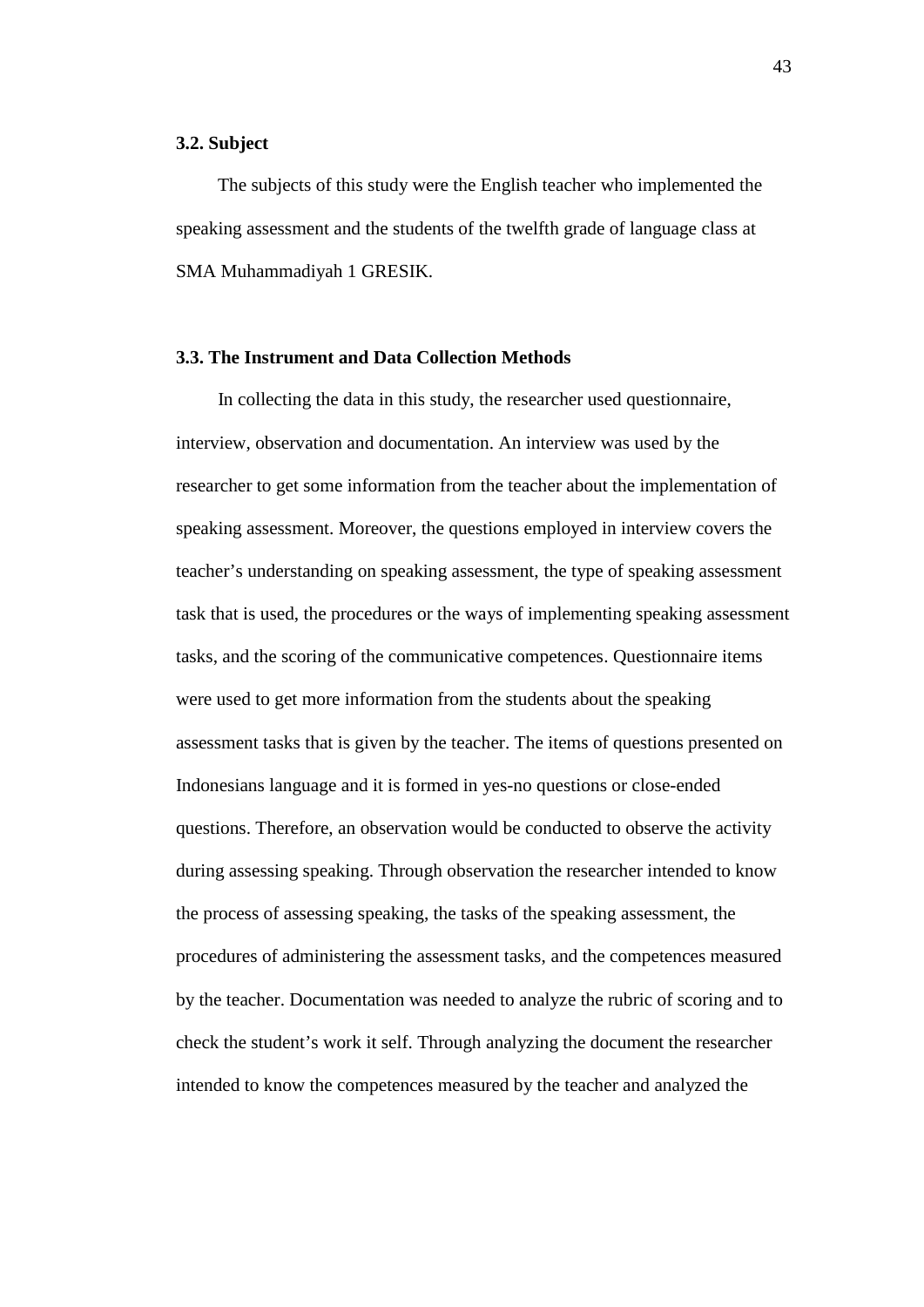portfolios. The data gathered from those instruments were classified based on research questions.

# **3.3.1 Procedures to Collect the Data**

To collect the data, the researcher used some steps. The first step, was conducting an interview with the teacher. The questions employed in the interview were to get more information about the implementation of speaking assessment and the condition of the class. The second step was conducting observation during assessing speaking. The third step was administering the questionnaire sheets to the students. The next step was collecting the data from the documents.

### **3.5. Data Analysis**

After collecting the data, there were some steps used to analyze the data. The first step was checking the result of interview. Second step was analyzing the result of interview. The third step was identifying each item of the questionnaire. The next step, was analyzing the documents. The last was classifying and interpreting the data and make the triangulation of the data before drawing the conclusion.

### **3.5.1. Data Triangulation**

According to Ary, D. et al. (2002 : 435), in data triangulation the researcher investigates whether the data collected with one method or instrument confirm data collected using a different method or instrument. The researcher wanted to